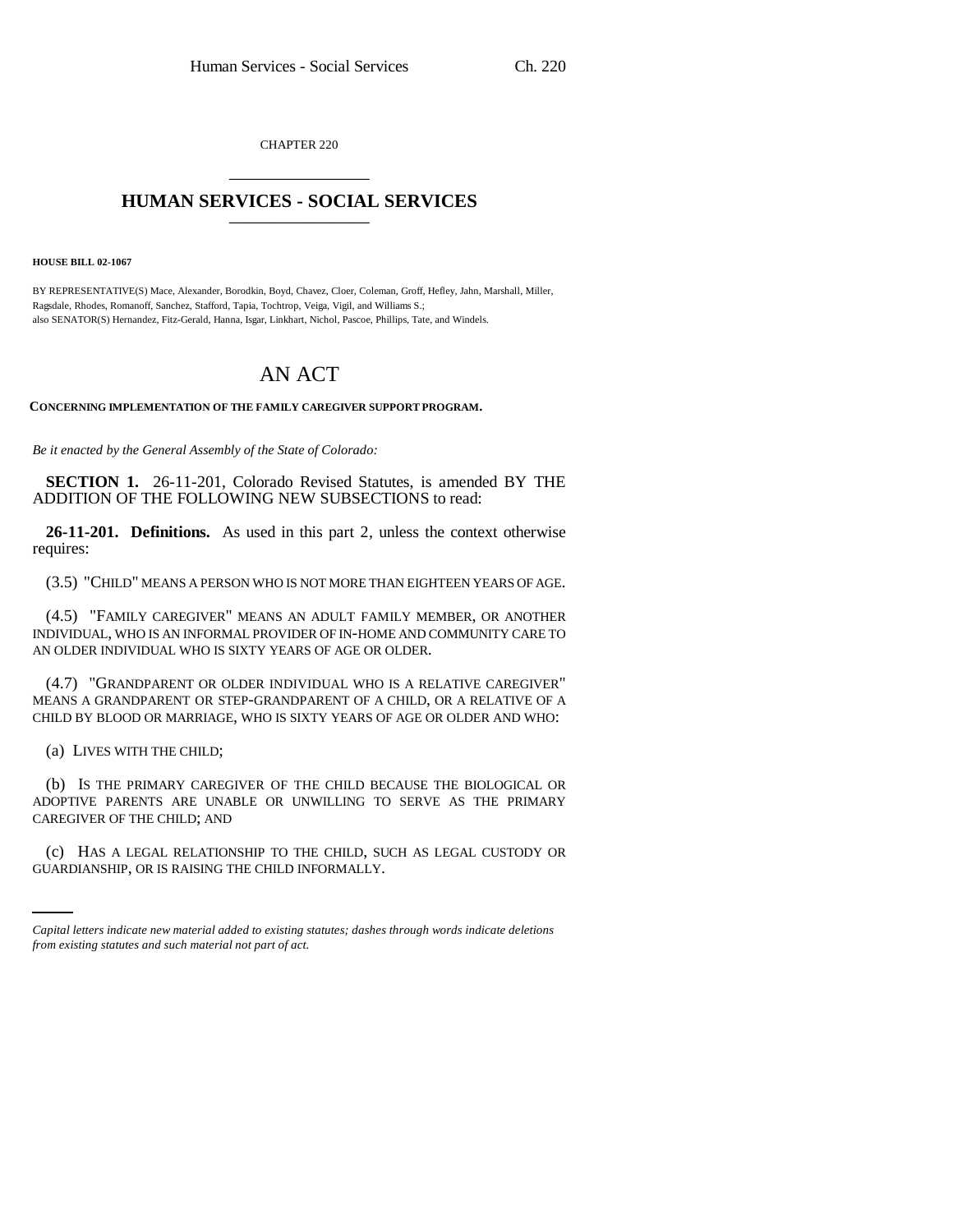**SECTION 2.** 26-11-204 (1) (k), Colorado Revised Statutes, is amended, and the said 26-11-204 (1) is further amended BY THE ADDITION OF A NEW PARAGRAPH, to read:

**26-11-204. Area agency on aging - duties.** (1) An area agency on aging shall have the following duties:

(k) To coordinate and assist local public and nonprofit private agencies in the planning and development of programs to establish a comprehensive and coordinated system of programs and opportunities for older persons; and

(m) TO PROVIDE SERVICES OR TO CONTRACT WITH LOCAL PROVIDERS TO PROVIDE SERVICES UNDER THE FAMILY CAREGIVER SUPPORT PROGRAM.

**SECTION 3.** Part 2 of article 11 of title 26, Colorado Revised Statutes, is amended BY THE ADDITION OF A NEW SECTION to read:

**26-11-207. Family caregiver support program - creation.** (1) THE GENERAL ASSEMBLY HEREBY FINDS, DETERMINES, AND DECLARES THAT IT WOULD BE BENEFICIAL TO THE STATE TO DEVELOP A SERVICE DELIVERY SYSTEM TO RESPOND TO THE NEEDS OF CAREGIVERS WHO CARE FOR FRAIL, ELDERLY PERSONS OR TO THE NEEDS OF GRANDPARENTS AND RELATIVE CAREGIVERS WHO HAVE TAKEN ON THE CHALLENGE AND RESPONSIBILITY OF RAISING CHILDREN. THE GENERAL ASSEMBLY ALSO FINDS THAT THE FEDERAL "OLDER AMERICANS ACT OF 2000", P.L. 106-501, HAS AUTHORIZED A FAMILY CAREGIVER SUPPORT PROGRAM TO BE ADMINISTERED BY AREA AGENCIES ON AGING. THE GENERAL ASSEMBLY FINDS THAT BY IMPLEMENTING THE FAMILY CAREGIVER SUPPORT PROGRAM SUPPORT CAN BE GIVEN TO CAREGIVERS SO THAT ELDERLY INDIVIDUALS MAY BE ABLE TO REMAIN IN THEIR HOMES AND SUPPORT MAY BE PROVIDED TO GRANDPARENTS OR OLDER INDIVIDUALS WHO ARE RELATIVE CAREGIVERS OF CHILDREN.

(2) THERE IS HEREBY CREATED IN THE STATE DEPARTMENT THE FAMILY CAREGIVER SUPPORT PROGRAM, REFERRED TO IN THIS SECTION AS THE "PROGRAM". THE PROGRAM SHALL ALLOCATE AVAILABLE MONEYS TO AREA AGENCIES ON AGING TO PROVIDE SUPPORT SERVICES TO THE FOLLOWING CAREGIVERS:

(a) FAMILY CAREGIVERS OF OLDER INDIVIDUALS; AND

(b) GRANDPARENTS OR OLDER INDIVIDUALS WHO ARE RELATIVE CAREGIVERS OF CHILDREN.

(3) SUBJECT TO AVAILABLE APPROPRIATIONS, SERVICES TO CAREGIVERS SHALL BE PROVIDED BY AN AREA AGENCY ON AGING OR BY AN ENTITY WITH WHICH THE AREA AGENCY ON AGING HAS CONTRACTED. THE SERVICES TO CAREGIVERS UNDER THE PROGRAM SHALL INCLUDE:

(a) INFORMATION TO CAREGIVERS ABOUT AVAILABLE SERVICES;

(b) ASSISTANCE TO CAREGIVERS IN GAINING ACCESS TO THE SERVICES;